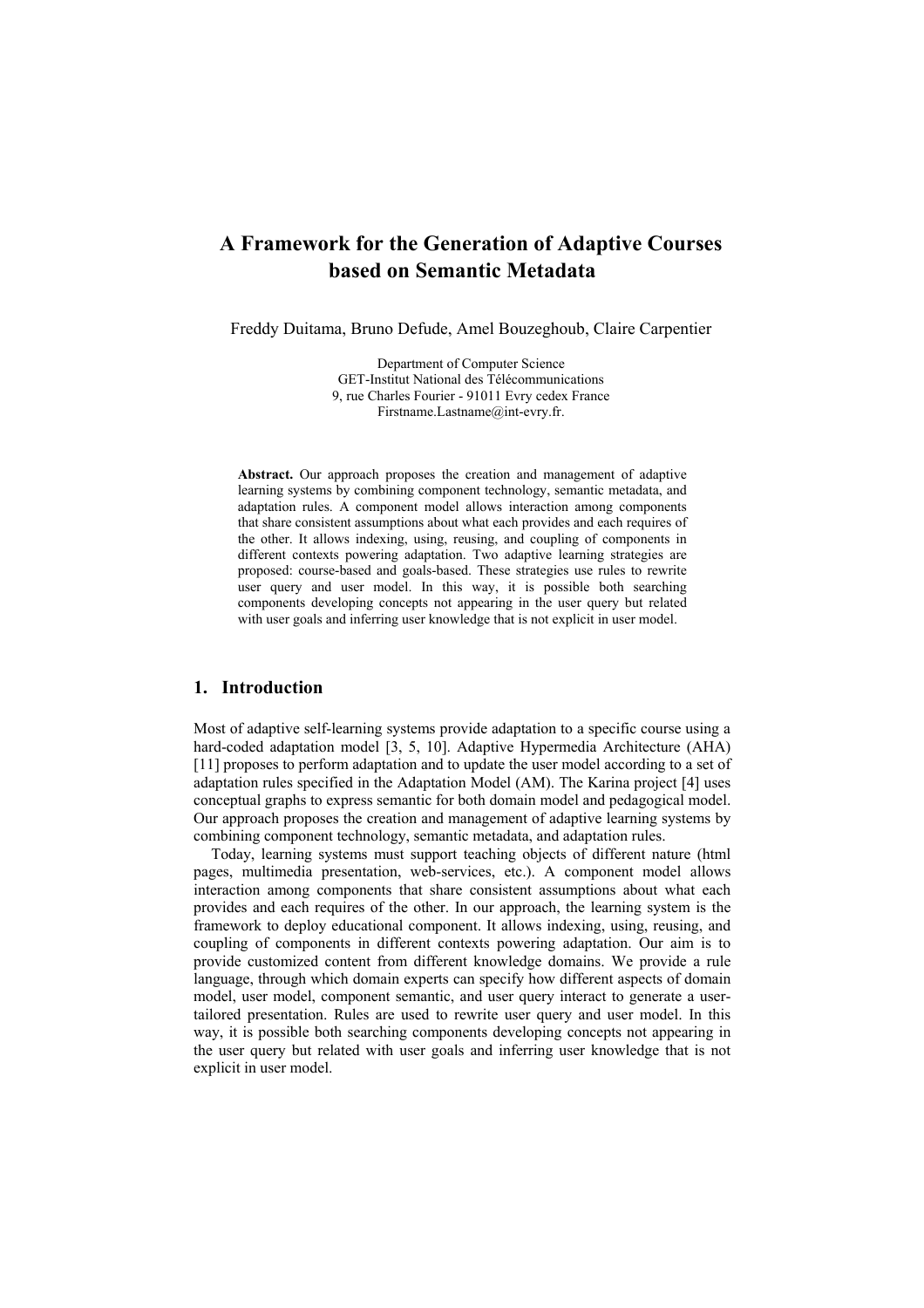This article is structured as follows: Section 2 presents the logical architecture of our proposal; we describe Domain Model (DM), User Model (UM), and Component Model (CM). Section 3 presents the Teaching Model (TM). The rule language and the adaptation engine are described in section 4. Section 5 concludes the paper and presents some open issues.

## **2. Overview of our proposal**

This section presents the logical architecture of our system. *Figure 1* illustrates the three levels of modeling we have defined. A more detailed description is given in [2].



**Figure. 1.** Modeling levels

### **2.1. Domain Model**

Our approach uses an ontology to represent all concepts from the knowledge domain. The ontology contains a hierarchical description of important concepts in the domain. Thus, additional relations between concepts can be defined using rhetorical relationships (Figure 2 gives an example of a domain model).

Let the domain model be a graph  $G = \langle C, A \rangle$ , where C are nodes representing concept from the DM model and A are edges representing relationships between two concepts. There are two kinds of possible relationships:

- *broader/narrower* relationship. Concept A is broader than concept B whenever the following holds: in any inclusive search for A all items dealing with B should be found. Conversely B is narrower than A [6]. Concepts organized with this relationship represent a tree.
- *rhetorical* relationships. We use a set of predefined rhetorical relationships took from [8]: *Antithesis*, *Background*, *Contrast*, *Extend* and *Restatement*.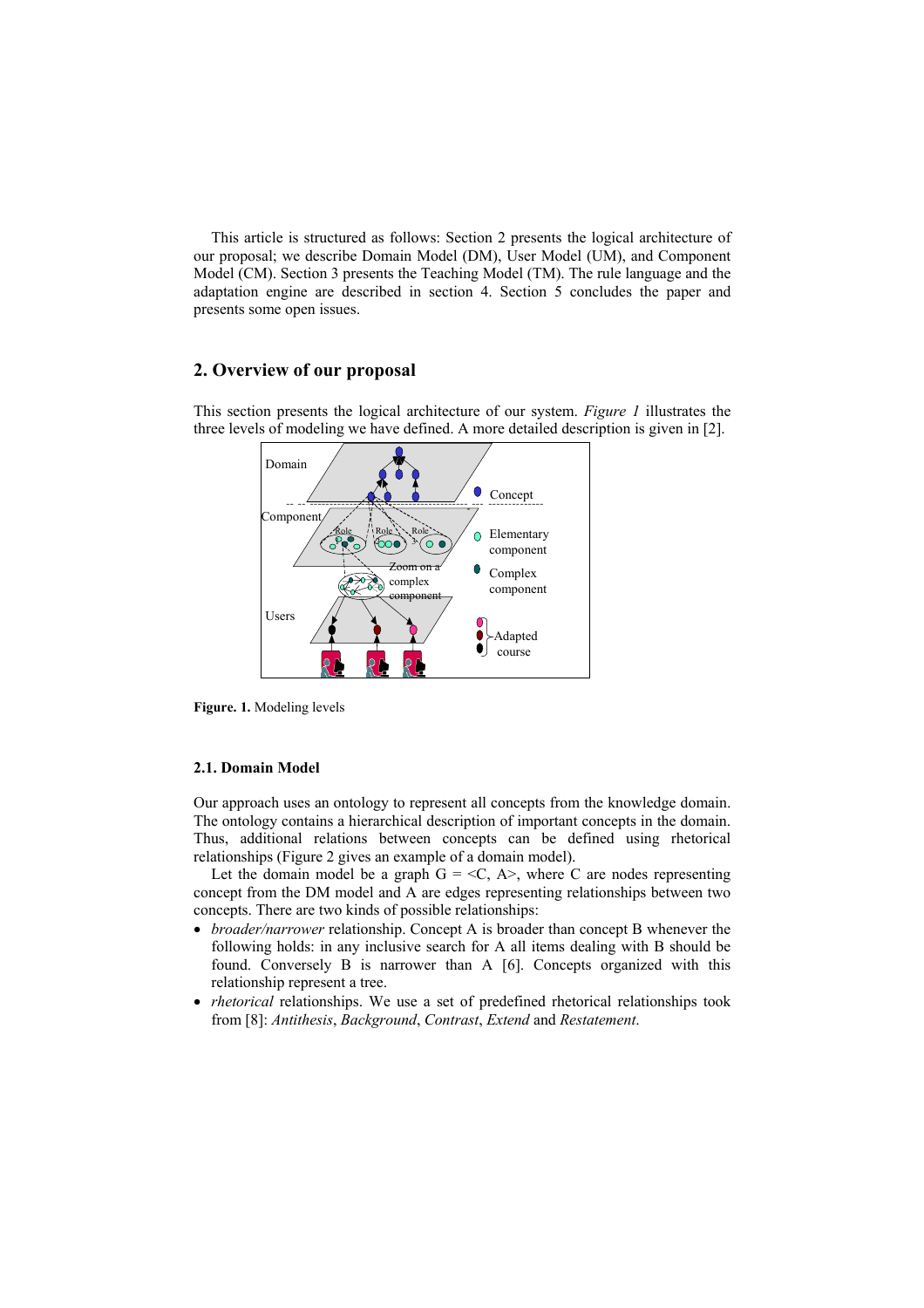

**Figure 2**. Domain Model Fragment

### **2.2. User Model**

Adaptive learning systems adapt content to experience, knowledge, goals, and/or preferences of learners. We have considered the last three aspects designing UM. Some of this information is given statically by the user (e.g. his/her graphical preferences); while some others can be captured or modified dynamically by analyzing his/her behavior (e.g. his/her level relative to the concepts). We use an overlay model [3] to maintain an evaluation of learner's educational state relative to each concept. In consequence, the UM is defined by the tuple:

## UM = *<learner, preferences, domain-knowledge>*

Where *learner* corresponds to the user Id, *preferences* =  $\{$  <i>attribute</i>, <i>value</i>>\} and *domain-knowledge* ={*<role, concept, educational-state>*}. Item *role* is optional and represents a link between a *concept* and an *educational component* (e.g. *"*introduction*"*, *"*definition*"*, *"*description*"*, *"*application*"*), *concept* is taken from the domain model and *educational-state* is one value in (*"not-visited", "visited", knowledge-level*). Finally, *knowledge-level* is a value among the set {*"very low", "low", "medium", "high", "very high"*}.

If there are no information about the user, system administrator predefines stereotypes taking into account the student population characteristics.

### **2.3. Educational Component Model**

An Educational Component is a unit of composition with an interface providing information about requirements for its use, coupling, or replacement during the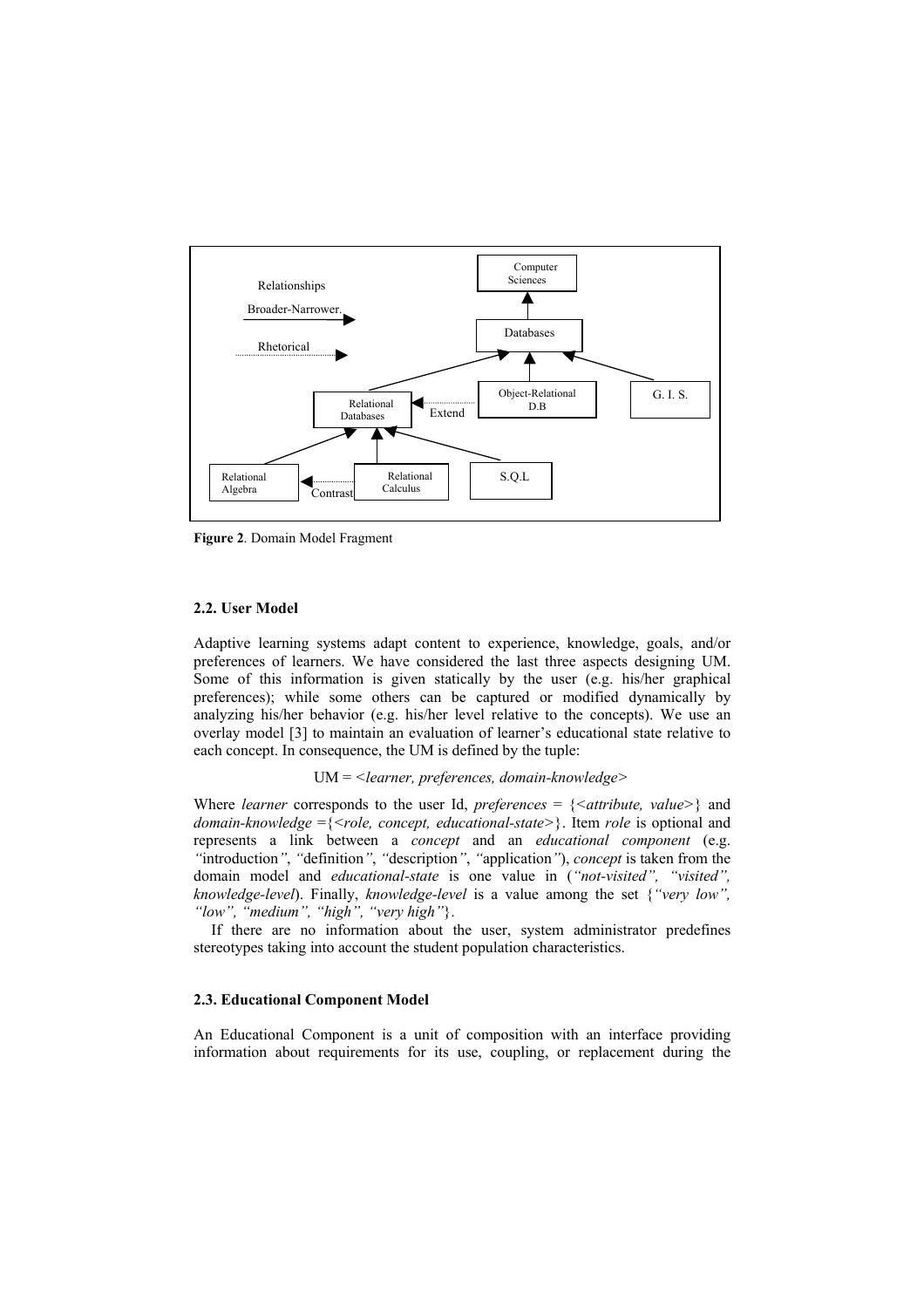technology-based learning. This unit can be used independently or for composition by third parties.

A component can be primitive (atomic) or composed (structured). It should be noticed that its author fixes the component granularity; we do not define any constraint on this even if a fine granularity will imply a better reuse of the component.



 **Figure. 3.** An Educational Component

An educational component (Fig. 3) is described by a set of metadata:

*<Coid, Educational-Characteristics, Semantic, Composition >*

with the following definition:

- $\bullet$  *Coid* is the component unique identifier in the system. From now,  $C_i$  will denote it.
- *Educational-Characteristics* is a set  ${M_i}$ ,  $i = 1...k$ . where  $M_i = \text{tag}$ , value>. This set is used to describe non-functional properties of the components. Our approach uses Learning Object Metadata [7] (e.g. <"*title*"*,* "*Relational Databases*">, <"*author*"*,* "*Dupont*").
- *Semantic* is defined by the tuple *<Content, Prerequisites, Acquisition-function>*.
- *Composition* is null if the component is primitive or is an acyclic directed graph denoted by a canonical expression (see Fig. 4) if the component is structured.

### **Component Semantic**

*Content* =  ${Re}$ , where  ${Re}$  =  ${<}Coid$ ,  ${frole}$ ,  $concept$ . The set of roles describes topics developed by a component with respect to a domain concept, role  $\in$ *{introduction, definition, description, application, evaluation, demonstration, summary* }. These roles are based on the Educational Ontology [9].

*Prerequisites.* These ones are a set of binary relations between one component and one domain concept. It means that, during the learning process, a user must know this concept before using the component. Each prerequisite is represented by the tuple:

*Rp = <Coid, {role}, concept, knowledge-level>* where knowledge-level takes one of the following values: *{*"*very low*"*,* "*low*"*,* "*medium*"*,* "*high*"*,* "*very high*"*}.*

*Acquisition function f(A).* It records how well students learn concepts developed by component. At learning time, for each couple (*domain-concept*, *role*) from *Content* of Ck: *f(A)* adds <*domain-concept, role, new-knowledge-level*> in UM or FAIL. Note that *f(A)* defines a mapping between knowledge representation used by this model and knowledge representation used by teacher inside component.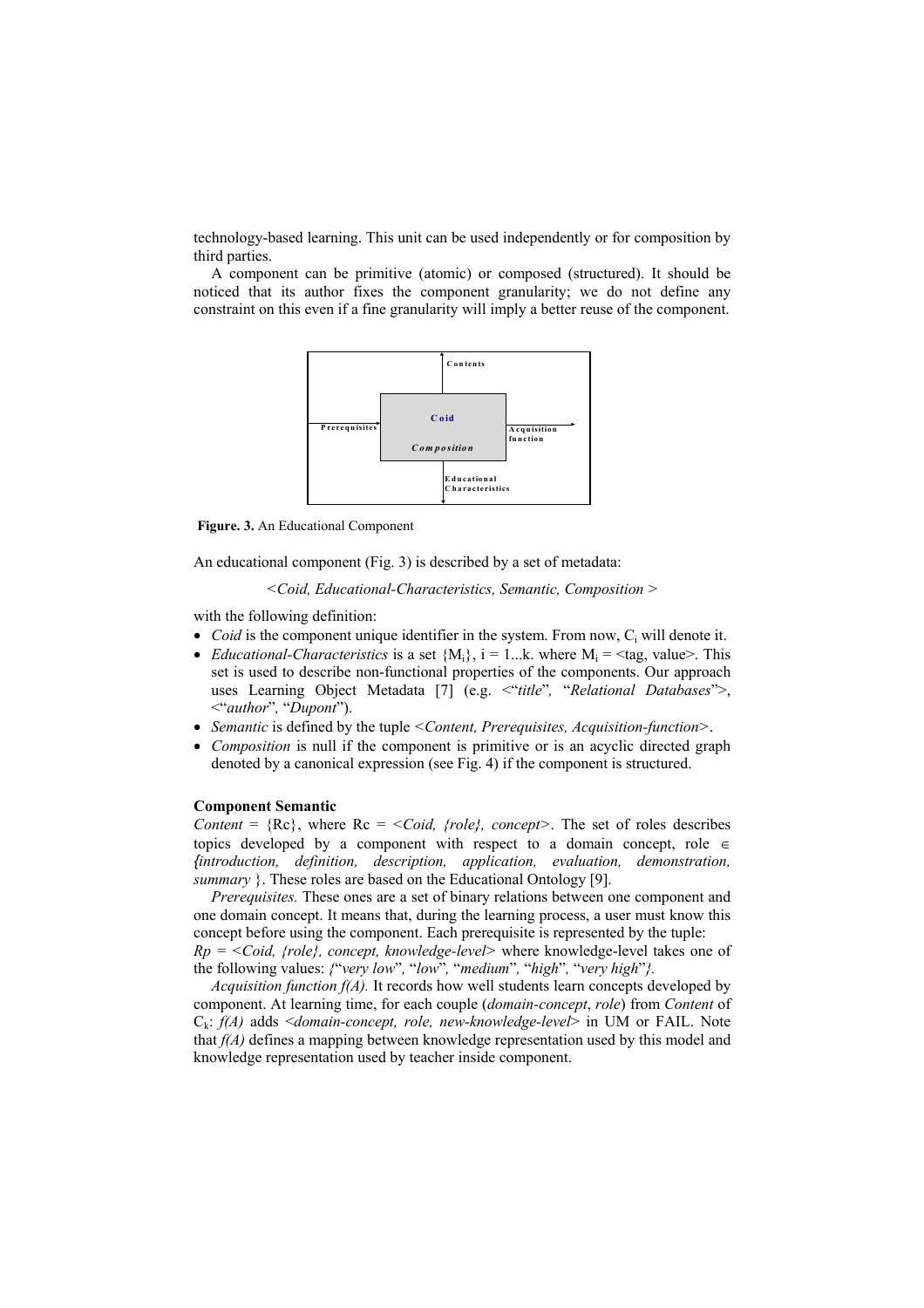#### Example:

Let  $C_2$  be a component. It has CT as *Content*, P as *Prerequisites and* F as *Acquisition Function.* Let suppose  $CT = \{ \langle C_2, \{ \text{``introduction''}, \text{``definition''}, \text{``application''} \} \rangle \}$ "Data-Model" >  $\}$  describes content for component  $C_2$ . It introduces, defines, and applies the domain-concept *Data Model*. Whereas, P = {*<C2,* "*definition*"*,* "*First-Order-Logic*", "*High*">} states that component  $C_2$  requires preparation at *high* level on *First Order Logic* definition. Furthermore, if the component  $C_2$  is validated, the couple ("*Data-Model*", "*definition*") belonging to its content is added to the user model with the value *medium*; i.e. *<*"*Data-Model*"*,* " *definition*"*,* "*medium*"*>*. F proceeds in the same way for the other roles.

Note that to classify a component, author only needs defining relationships with concepts from DM. Our approach contrasts with LOM standard, which proposes metadata *Relation* to define relationships among learning objects. In our system, components are completely independent each other; it will facilitate reusability.

#### **Composition**

A structured component is an acyclic directed graph whose nodes represent primitive or structured components and the edges represent a crossing condition (see *Fig. 4*). Composition is obtained by applying composition operators of educational components. We formalize different composition operators to allow building (may be recursively) a complex component, starting from primitive ones (or from structured components in the recursive case):

(i) **sequence***:*  $(C_i$  *SEQ*  $C_j$ *)* learners have to access components  $C_i$  and  $C_j$ .  $C_j$  can be accessed only if  $C_i$  is successful;

(ii) **parallel**:  $(C_i PAR C_j)$  learners have to access components  $C_i$  and  $C_j$ ; but  $C_i$  and  $C_j$ can be accessed independently; there is no order relation between them.

(iii) **alternative**:  $(C_i$  ALT  $C_i$ ) learners have to access component  $C_i$  or  $C_i$ . At learning time, the system will choose between  $C_i$  and  $C_j$  according to a particular UM.



**Figure. 4.** Example of a structured component

Figure 4 shows a component that has been built with the following expression:  $C_{10} = C_1$  SEQ (C<sub>5</sub> ALT(C<sub>2</sub> SEQ (C<sub>3</sub> PAR C<sub>4</sub>)))

For a composed component, its composition provides information to process automatically almost all its metadata. For example, *Contents* of  $C_m = C_i ALT C_j$  is equivalent to contents of C<sub>i</sub> or<sub>exclusive</sub> contents of C<sub>i</sub>. *Prerequisites* for  $C_m = C_i P A R C_j$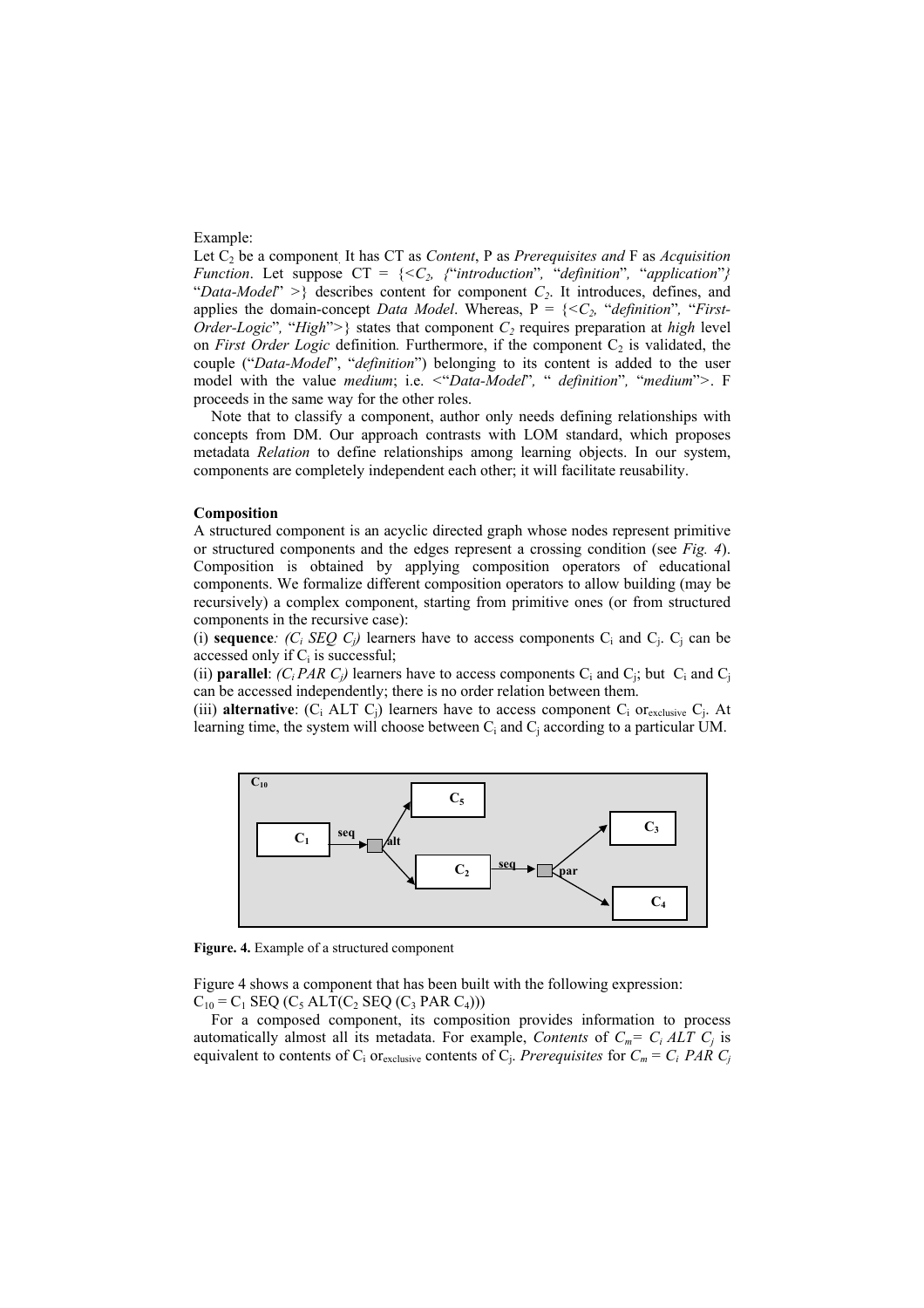includes all prerequisites of  $C_i$  and  $C_j$ , except concepts developed by them. On the other hand, *Acquisition Function* for composed component can be defined from acquisition functions defined for  $C_i$  and  $C_j$  (for instance, by function composition).

## **3. Teaching Model**

Our approach supports two learning strategies: course-based and goals-based learning. The latter allows user to define their goals from domain model, whereas the former provides guides and helps to meet course objectives. This section describes teaching model and introduces scenarios where adaptation is required. Adaptive system is materialized by combining the three levels of modeling above described: UM, DM and component semantic.

### **3.1. Course-Based Learning**

Figure 5 describes the course-based learning process.



**Figure 5** : course-based learning process

A user selects a component Cj from the component base. The composition graph of Cj is transformed to obtain a set S1 of composition graphs without ALT operators. For example the following composition graph:

 $C20 = C1$  SEQ (C2 ALT C3) is transformed into S1={C1 SEQ C2; C1 SEQ C3}

Further steps will select the "best" composition graph in S1 according to the user model. Firstly S1 is filtered using the user domain-knowledge to obtain set S2. If S2 is empty the user model is updated using rewriting rules inferring new prerequisites. For example, if the component  $C_1$  has concept "*Relational Algebra*" as prerequisite and learner knows the concept "*Relational Calculus*", relationship "*contrast*" could be used to infer that learner is able to develop  $C_1$ . The rewriting process can be repeated several times, but it always takes the original UM instead of the UM obtained in the previous rewriting. After that, S2 is filtered using user preferences and we obtain S3. If there are several components in S3, the user chooses one which will be delivered. System builds a conceptual map of course with annotations indicating user's educational-state for each node in composition. Finally, UM is updated from acquisition function of the course.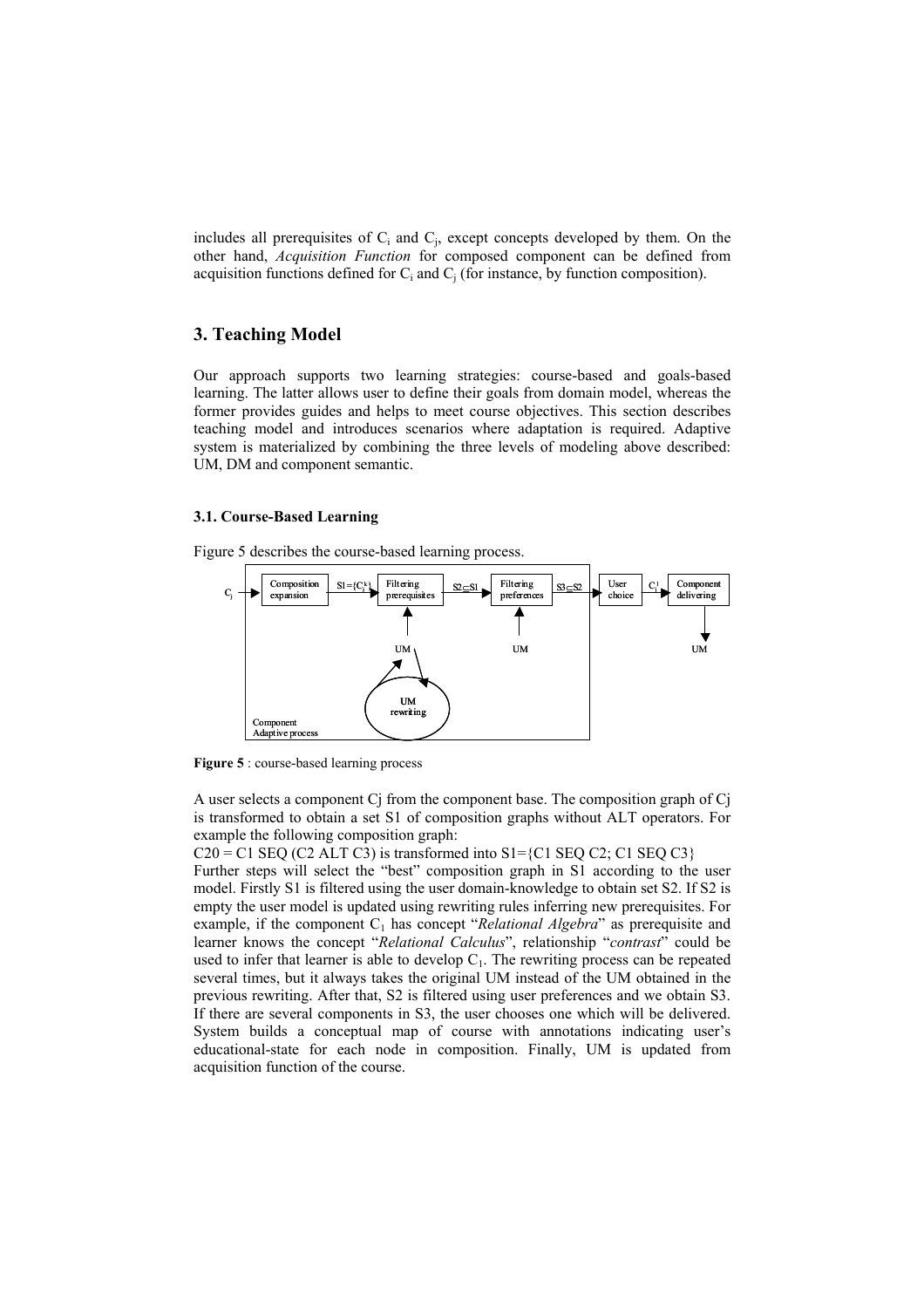### **3.2. Goals-Based Learning**

Goals-based learning process is separated in two distinct processes depending on the number of concepts including in the goal (single or multiple). *Figure 6* shows the single-concept process while *Figure 7* describes the multiple-concept process.

We describe below the single-concept process step by step.

- learner selects her/his goal and expresses it using a query  $Q_i$  formulated over the ontology in a declarative query language. Let us suppose learner asks for components, which introduce and define the domain concept "*Relational-Database*";
- the system searches the set S of components, where each component meets concept and roles asked by query  $Q_i$ ;
- if S is empty, system rewrites query by using one between two possibilities. a) It takes one relationship of the ontology to search a related concept. e.g. *narrower* relationship of the concept "*Relational Database*" can be used to obtain from the query  $Q_i$ :  $Q_i^1$  = definition and introduction of "*Relational Algebra*" and  $Q_i^2$  = definition and introduction of "*S.Q.L*". b) It modifies roles in Qj; e.g. role "*example*" can be used instead of role "*introduction*" in query Qj. To define which relationship or role will be rewritten is rule-based. This process can be executed several times using different relations and roles.  $Q_i$  will be always the input-query instead of the expression obtained on the previous rewriting;
- system filters S using user model and preferences in the same manner than coursebased process (component adaptive process);
- if the new resultant set has a large amount of components, system could rewrite query  $Q_i$  in order to obtain a more precise answer. e.g. if user query asks for concept "*Relational Database*" without to specify roles, this step could adds roles to concept in query. Again rewriting is rule-based;



**Figure 6**. single-concept process

- learner chooses a component from the resultant set; then, system builds an annotated conceptual map of the component; i.e. a graph without operator ALT, but with annotations indicating user's educational state for each node in composition (unknown components, ready to read components, etc.);
- the selected component is delivered to the user and his/her UM is updated from acquisition function of component.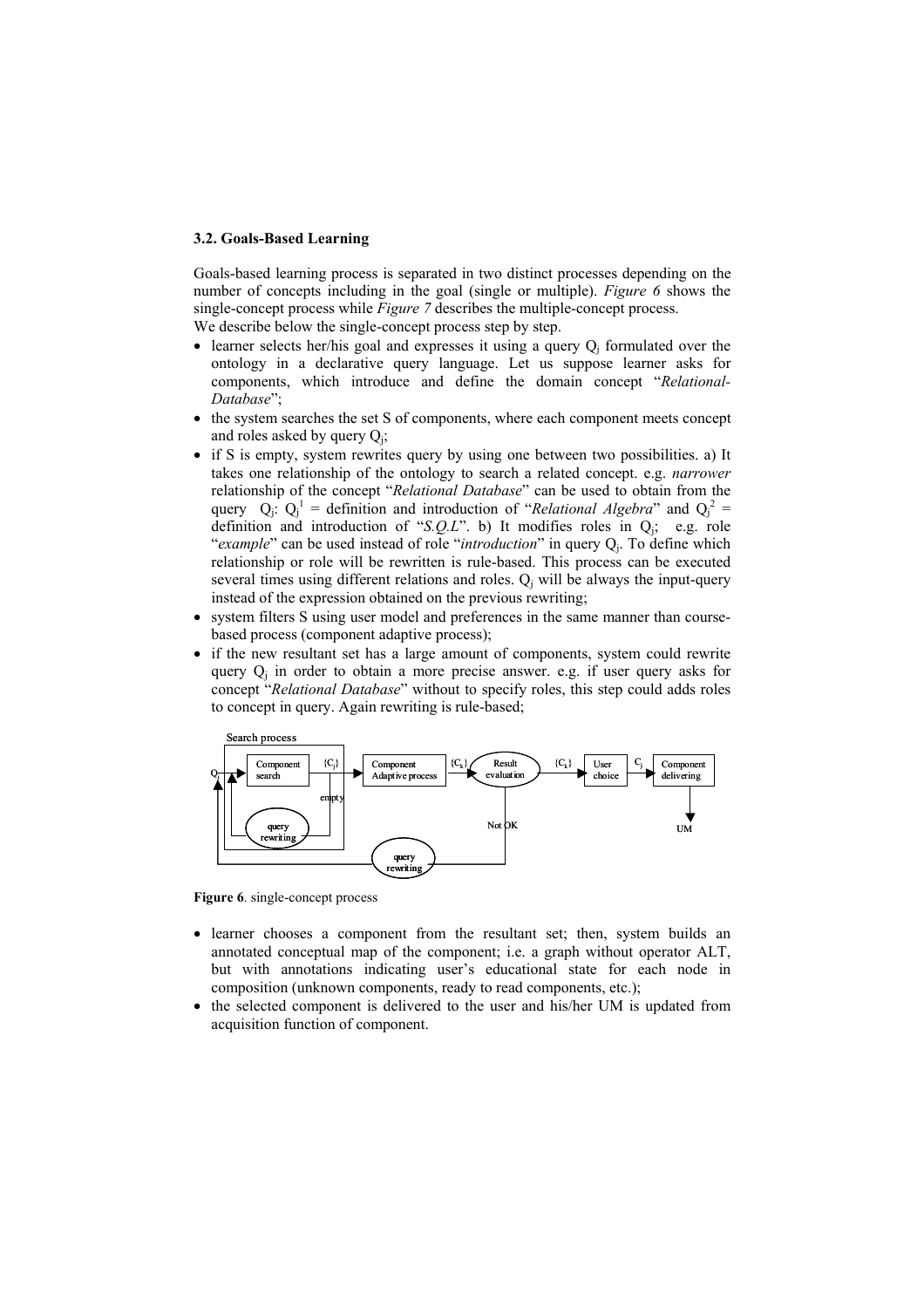When the goal is expressed with a combination of multiple concepts the process is more complicated (see figure 7). The process is changed in the following manner:

- learner expresses his/her query  $Q_i$  using multiple concepts;
- the system searches for S the set of components matching the query. If S is non empty the process is the same as for single-concept query;
- if S is empty the query rewriting is much more complicated than single-concept rewriting. In fact, the system has to decompose the query in a set of singleconcept queries  $(Q_j^1, ..., Q_j^k)$ . After that each query is processed to search for components  $(S_1, ..., S_k)$ ;
- new components are generated dynamically from previous results  $(S_1, ..., S_k)$ . Components in  $S_i$  (j=1 to k) are composed by an ALT operator which are in their turn composed by the PAR operator. We suppose that there is no order required between components;
- the end of the process is unchanged.



**Figure 7**. Multiple-concept process

## **4. Adaptation Engine**

Adaptation Engine (AE) executes content adaptation according to a set of conditionaction rules (CA-rules) and updates user model from values returned by acquisition function of components. The detailed description of the rule language and the rule execution model is out of the scope of this paper. This section just describes the rule language through several examples. AE supplies functionalities to support user query rewriting, UM rewriting, filtering of the resultant set and query decomposition.

Conditions of the rule language are constructed using predicates with variables, functions, logical operators, constants and predefined variables such as current user model or current query.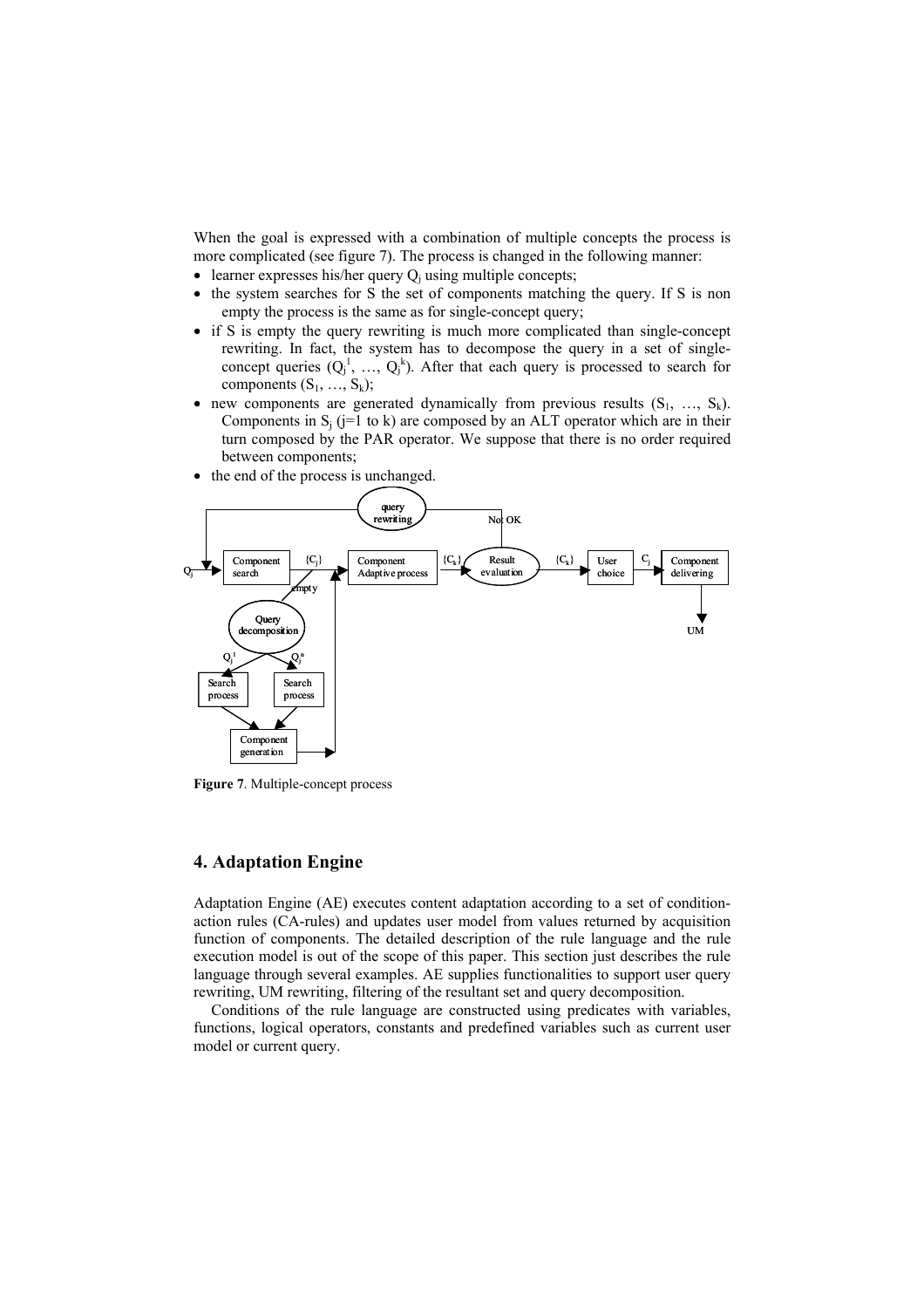Rules are defined by domain experts. The system is initiated with a set of general rules allowing to express generic rewriting strategies. New rules can be added to overload the existing ones and to express more specific strategies well adapted to actual users and domain models. A priority mechanism allows to select the most specific rule for a given situation. Priority is processed with a metric which evaluates the specificity level of a rule.

We will use an example to describe how a rule action is executed. *Rule 1* covers concepts from all domains, but having a hierarchical level (distance from the root of the domain model using *narrower* relationship) between 1 and 3 and applies to occasional users. A rule is fired if its condition is true (it is in the active set) and there is no active rule with a higher priority. Rule 1 defines three strategies for rewriting queries. The first time, system takes concept in user query Q, the rewriting process uses relation "*contrast*" in domain model to obtain Q'. Note that, if concept in query has no "*contrast*" relation, system takes the following rewriting strategy in rule 1. On the other hand, if answer of Q' is empty, the rewriting process is executed again and it changes respectively, if used in query Q, roles "*definition*" and "*introduction*" by roles "*description*" and "*example*" in order to obtain a new query Q'. If answer of Q' is empty, the goal-based process requires rewriting process yet. In this case, system takes concept in query Q to find (if possible) "*narrower*" concepts; in this way, it builds as many queries as narrower concepts found. After that, if query answer is empty yet, system asks to user to redefine her/his goals.

#### **Rule 1.**

```
FOR REWRITING OUERY
IF q-contain(:uq, :concept) 
   AND equal(user-type(:u1), "occasional")
    AND hierarchical-level (:concept) between 1 AND 3 
USE
          ADD_RELATION("contrast", all);
          MODIFY_ROLES (
               "description" INSTEAD OF "definition";
               "Example" INSTEAD OF "introduction" );
          ADD_RELATION("narrower", all);
END;
```
*Rule 2* defines two different strategies for rewriting UM.First time, the rewriting process uses (if possible) relations "c*ontrast*"; i.e. for each concept that appears in UM, system find if it has this type of relation, in order to search among known concepts by user, those having a relation "*contrast*" with prerequisite concepts of components found in step 2. Second time, rule defines to use relation "*narrower*"; again, system takes the original UM and for each concept finds its narrower ones, in order to evaluate if prerequisites concepts of components are a narrower concept among those known by user.

```
Rule 2. 
FOR REWRITING USER MODEL 
IF um-contain(:um, :concept) 
    AND equal(user-type(:u1),"occasional") 
    AND hierarchical-level(:concept) between 1 AND 3 
USE
           ADD_RELATION("contrast", all); 
           ADD_RELATION("narrower", all);
END;
```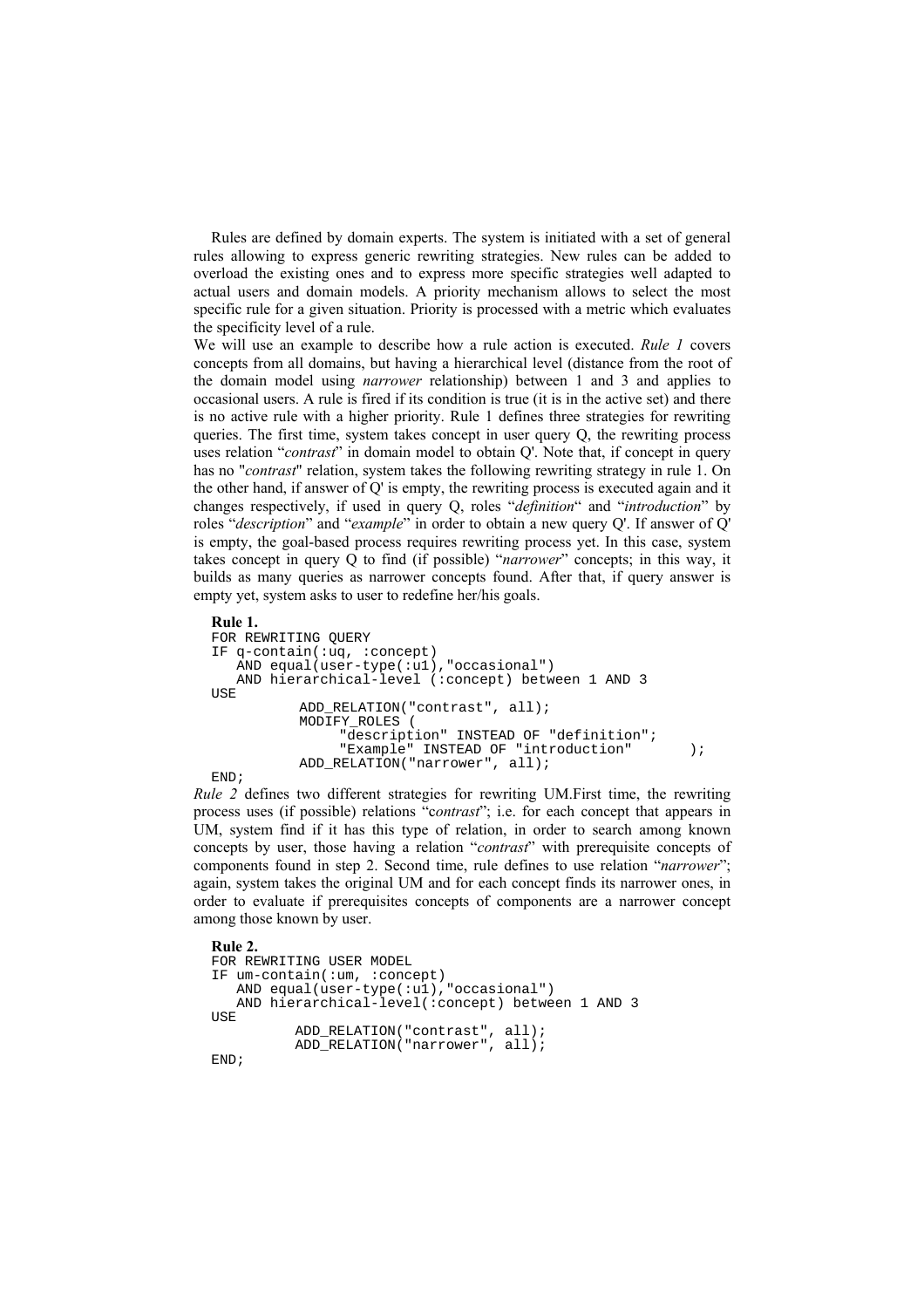Finally, *rule 3* defines filtering strategy; if the resultant set has a large amount of components (greater than 100) query is rewritten, in order to obtain a more precise answer.

```
Rule 3. 
FOR FILTERING ANSWER 
IF q-contain(:uq,:concept) 
    AND equal(user-type(:u1), "occasional")
    AND answer-size(:uq) > 100
    AND hierarchical-level(:concept) between 1 AND 3 
USE
     ADD_ROLES({"definition", "application"}, all); 
END;
```
The rule language and the associated execution model are not completely defined. The challenge here is to have a good balance between rule expressivity and computational properties of the execution model such as termination.

## **5. Conclusion**

In this paper we describe a semantic model allowing to describe domain models, user models and educational components. This model provides authors and learners powerful mechanisms to manage components, concepts and users (e.g browsing, querying, composing, classifying, …). We also present learning strategies which can be used with this approach, that is course-based or goal-based and we detail the associated algorithms. These strategies are highly adaptive thanks to our rule-based mechanism.

A prototype of our system is being implemented. It is based on the RDFSuite [1] which uses RDF as its knowledge representation layer and RQL a declarative query language as inference layer. This prototype will allow us to validate our model and to begin some real experimentations.

## **References**

- 1. S. Alexaki, V. Christophides, G. Karvounarakis, D. Plexousakis, K. Tolle, The ICS-FORTH RDFSuite: Managing Voluminous RDF Description Bases, 2nd International Workshop on the Semantic Web (SemWeb'01). (2001)
- 2. Bouzeghoub, A., Carpentier, C., Defude, B., Duitama, F.: A Model of Reusable Educational Component for the Generation of Adaptive Courses. Proc. of the First international Workshop on Semantic Web for Web-based Learning. Austria (2003)
- 3. Brusilovsky, P. Methods and Techniques of adaptive hypermedia*.* User Modeling and User Adapted Interaction Vol. 6 No. 2-3 (1996) 87-129
- 4. Crampes, M., Ranwez, S. : Ontology-supported and ontology-driven conceptual navigation on the World Wide Web. Proceedings.of the eleventh ACM on Hypertext and hypermedia. Texas (2000). 191-199
- 5. El Saddik, A., Fischer, S., Steinmetz, R.: Reusability and Adaptability of Interactive Resources In Web-Based Educational*.* ACM Journal of Educational Resources in Computing, Vol. 1. No. 1, (2001)